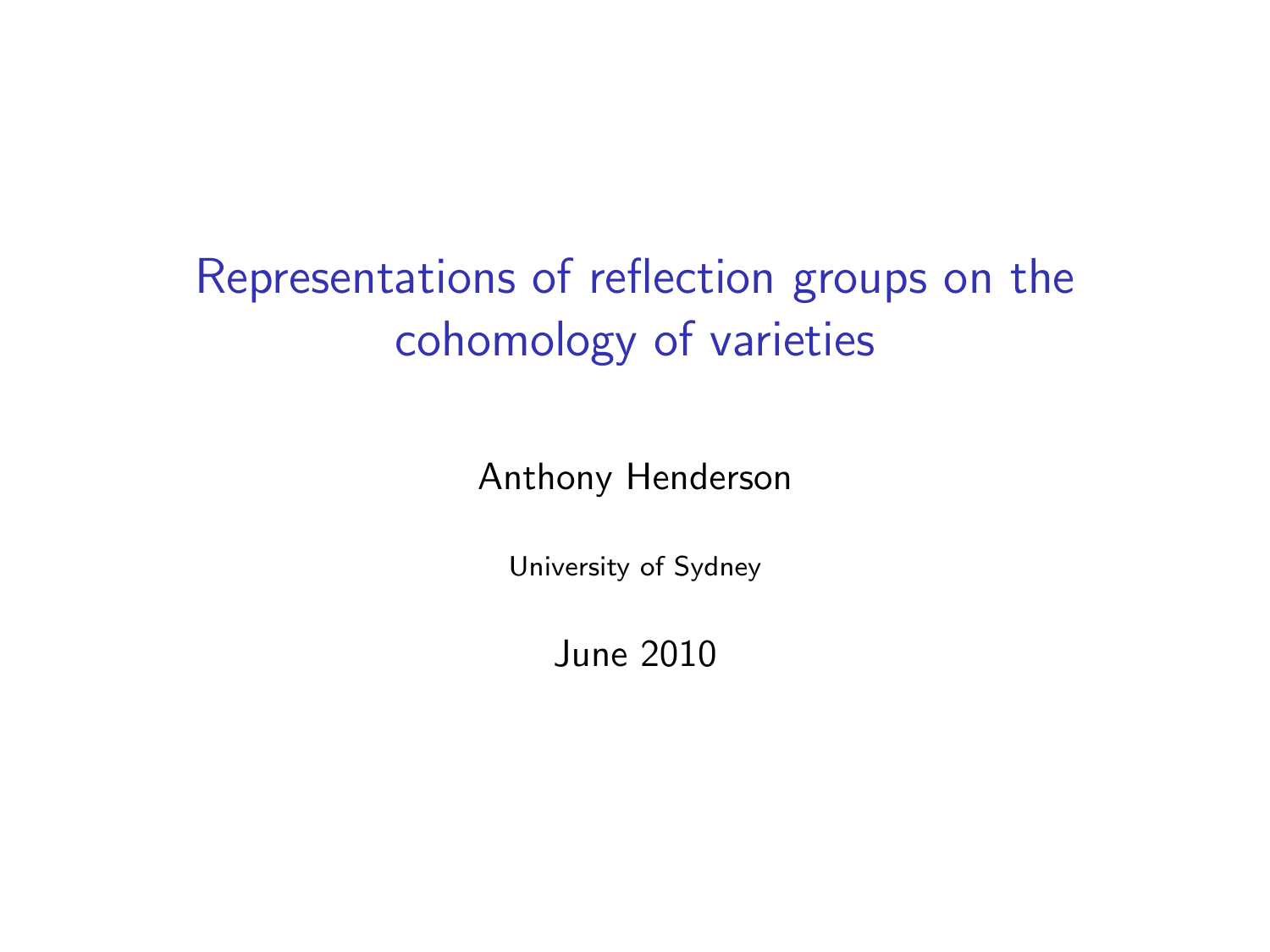### **Outline**

**[Background](#page-2-0)** 

[The algebraic torus](#page-6-0)

[The complement of the reflecting hyperplanes](#page-12-0)

[The De Concini–Procesi model of the arrangement](#page-0-0)

[The toric variety of the arrangement](#page-0-0)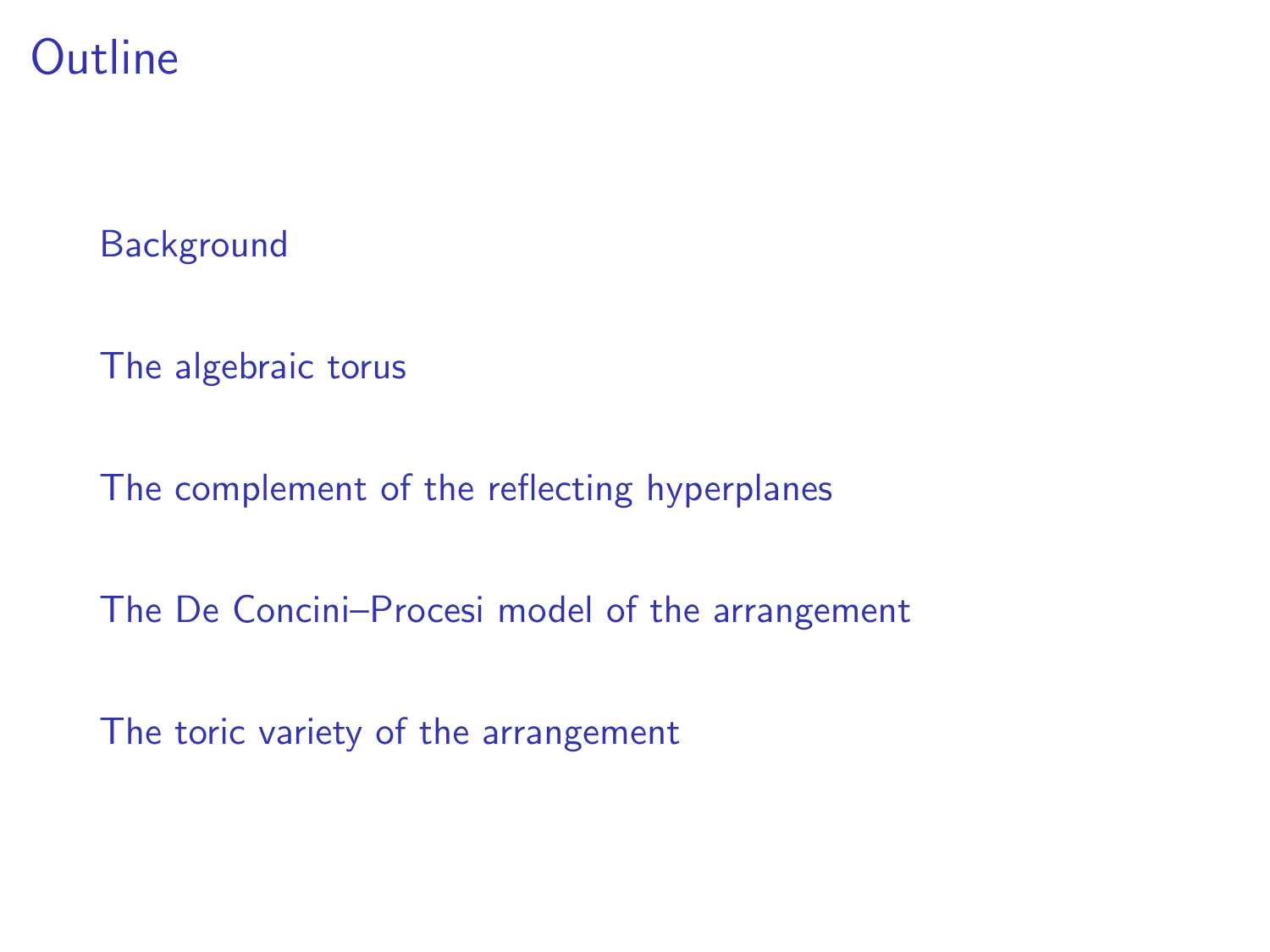# **Background**

#### Theme

If W is a finite group generated by reflections of a real vector space  $V$ , there are some associated varieties  $X$  on which  $W$  acts. One gets representations of  $W$  on the cohomologies  $H^i(X(\mathbb{C}),\mathbb{Q})$ and  $H^i(X(\mathbb{R}),\mathbb{Q}).$  The characters of these representations give a more complete description than the Betti numbers alone. The relationship between  $H^i(X(\mathbb{C}),\mathbb{Q})$  and  $H^i(X(\mathbb{R}),\mathbb{Q})$  can be subtle.

Main example:  $W = S_n$  ( $n \ge 2$ ), with its irreducible representation

$$
V_n=\mathbb{R}\{e_1,e_2,\cdots,e_n\}/\mathbb{R}\{e_1+e_2+\cdots+e_n\}.
$$

The transpositions  $(i, j)$  act as reflections in the hyperplanes

$$
H_{ij} = \{ \sum a_k e_k \mid a_i = a_j \}, \text{ for } i, j \in [n], i \neq j,
$$

<span id="page-2-0"></span>which form the famous braid arrangement.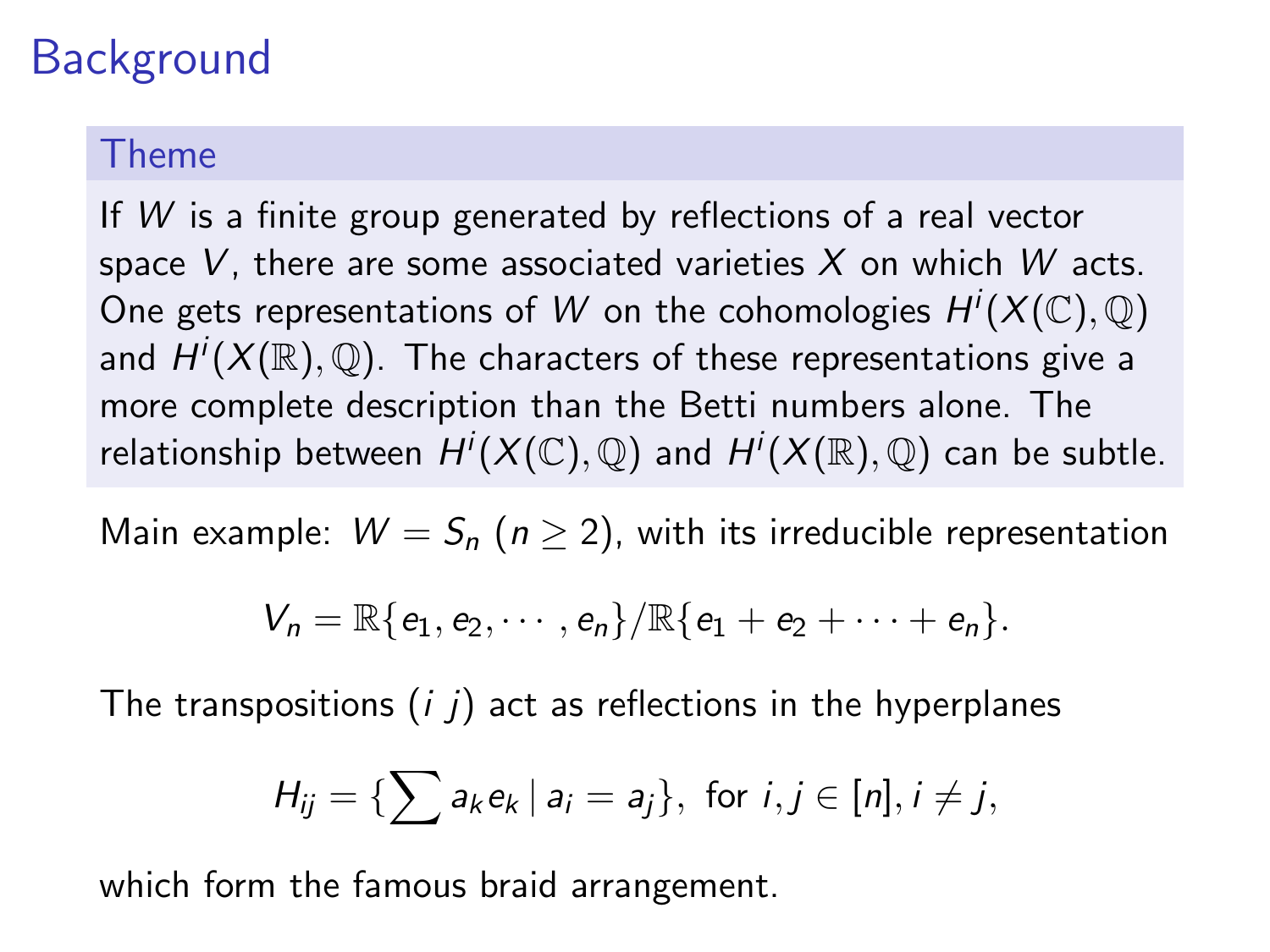To encode the characters of representations  $U_n$  of the symmetric groups  $S_n$ , it is helpful to use the generating function

$$
\sum_{n\geq 0} \text{ch}_{S_n}(U_n) \in \mathbb{Q}[\![p_1, p_2, p_3, \cdots]\!]\!]=: A,
$$

where ch denotes the Frobenius characteristic

$$
\operatorname{ch}_{S_n}(U_n)=\frac{1}{n!}\sum_{w\in S_n}\operatorname{tr}(w,U_n)\prod_i p_i^{\#(i\text{-cycles of }w)}.
$$

Note that 
$$
\sum_{n\geq 0} ch_{S_n}(\mathbf{1}_n) = \prod_i (\sum_{a} \frac{p_i^a}{i^a a!}) = \exp(\sum_i \frac{p_i}{i}) =: \text{Exp.}
$$

In the power series ring  $\overline{A}$  we define plethystic substitution:

1. 
$$
(f+g)[h] = f[h] + g[h]
$$
,  $(fg)[h] = f[h]g[h]$ ,

2. 
$$
p_i[f+g] = p_i[f] + p_i[g], p_i[fg] = p_i[f]p_i[g],
$$

3.  $p_i[p_j] = p_{ij}$ , and  $p_i[t] = t^i$  if  $t$  is an additional indeterminate. This is an associative operation with identity  $p_1$ .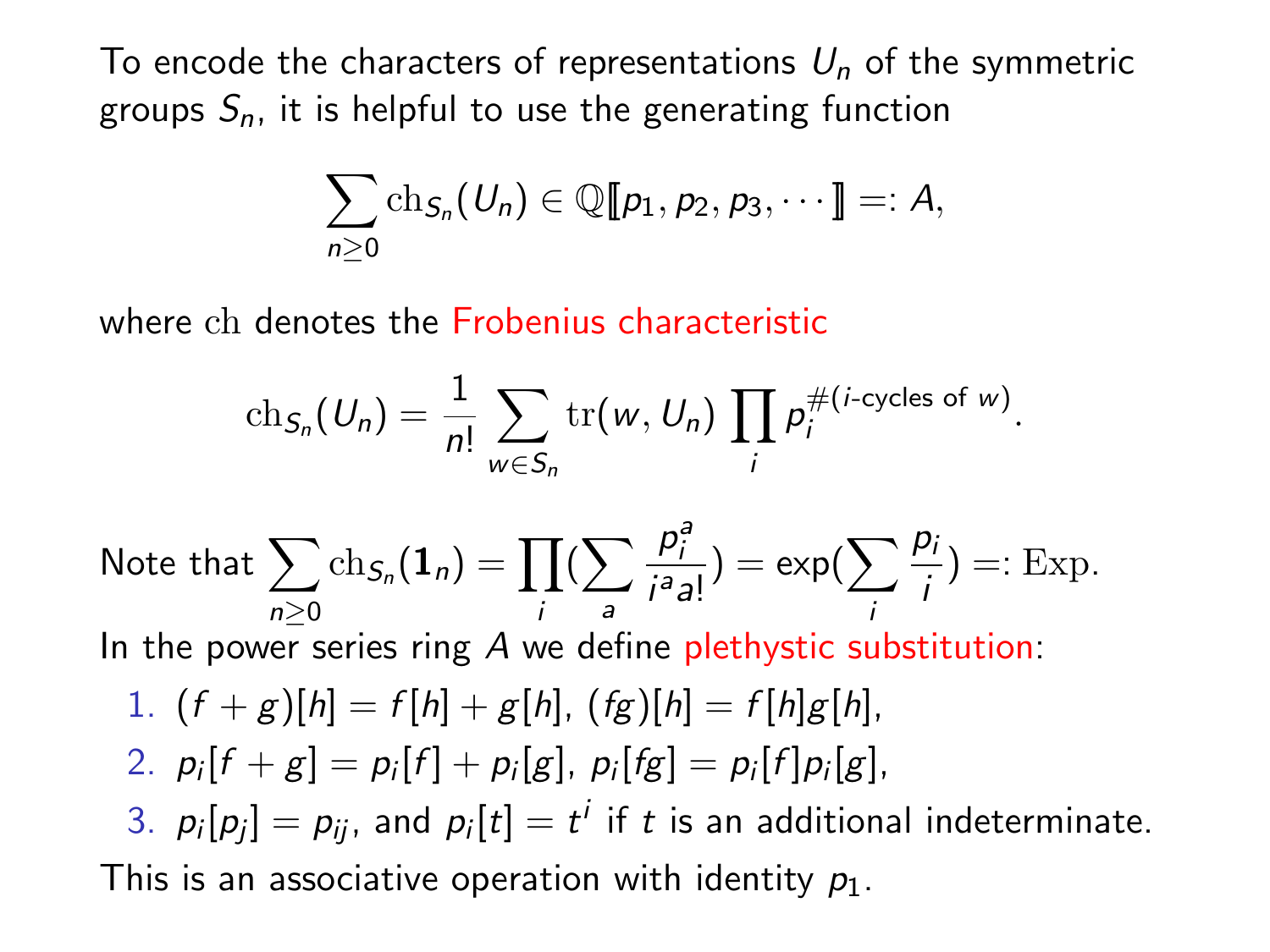### The algebraic torus

Assume W is the Weyl group of a root system. Let  $\Lambda \subset V$  be the lattice dual to the root lattice. W acts on the torus  $T = \Lambda \otimes_{\mathbb{Z}} \mathbb{G}_m$ . If  $W = S_n$ , take  $\Lambda_n = \mathbb{Z}\{e_1, e_2, \cdots, e_n\}/\mathbb{Z}\{e_1 + e_2 + \cdots + e_n\}$  and  $T_n = \frac{\{(a_1, a_2, \cdots, a_n) \in \mathbb{A}^n | a_i \neq 0, \forall i\}}{\{(a_1, a_2, \cdots, a_n) \in \{(a_n, a_n)\}}$  $\frac{\{(d_1, d_2, \cdots, d_n) \in \mathbb{A} \mid d_i \neq 0, \forall i\}}{(a_1, a_2, \cdots, a_n) \sim (\lambda a_1, \lambda a_2, \cdots, \lambda a_n)} \cong (\mathbb{G}_m)^{n-1}.$ 

#### Proposition

The cohomology ring  $H^*(\mathcal{T}(\mathbb{C}),\mathbb{Q})$  is canonically isomorphic to the exterior algebra  $\bigwedge^*(\widehat{V}_{\mathbb{Q}})$ . In particular, for any  $w \in W$ ,

$$
\sum_i \operatorname{tr}(w, H^i(\mathcal{T}(\mathbb{C}), \mathbb{Q})) (-t)^i = \det_V(1 - t w).
$$

For the symmetric groups, it is easy to deduce that

$$
p_1 + \sum_{n\geq 2} \sum_i \text{ch}_{S_n}(H^i(T_n(\mathbb{C}), \mathbb{Q})) (-t)^i = \frac{\text{Exp}[(1-t)p_1] - 1}{1-t}.
$$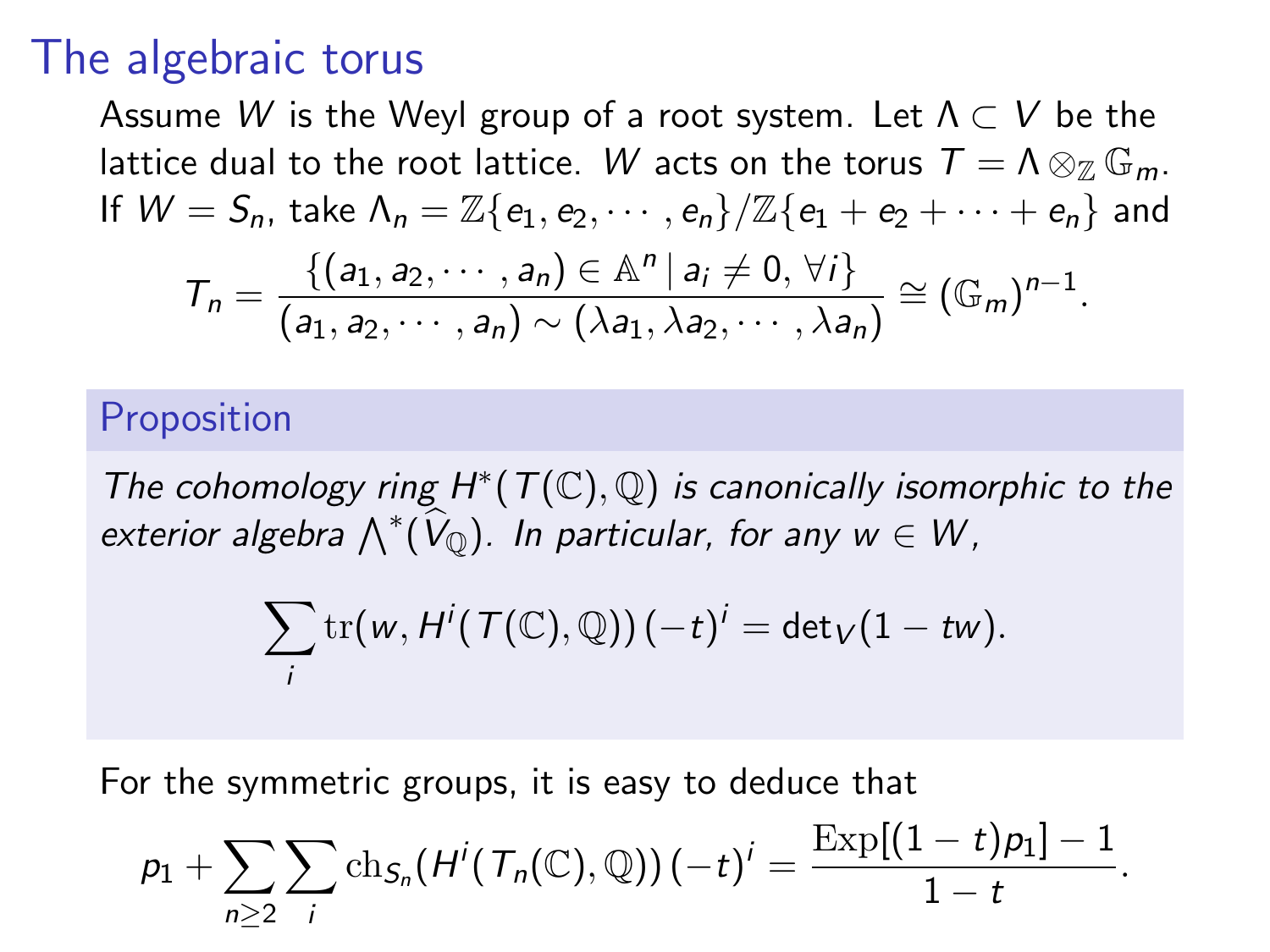By contrast, since  $\mathbb{R}^\times$  retracts onto  $\{1,-1\}$ ,  $\mathcal{T}(\mathbb{R})$  is canonically homotopy equivalent to the finite set  $\Lambda/2\Lambda$ . So for any  $w \in W$ ,

 $\text{tr}(w,H^0(\mathcal{T}(\mathbb{R}),\mathbb{Q}))=\#$ (elements of  $\Lambda/2\Lambda$  fixed by  $w)=:\pi^{(2)}(w).$ 

If  $W = S_n$ ,  $\pi^{(2)}(w)$  counts the w-stable subsets of  $[n]$  which have even size. We deduce that

$$
1 + p_1 + \sum_{n \geq 2} \text{ch}_{S_n}(H^0(\mathcal{T}_n(\mathbb{R}), \mathbb{Q})) = \text{Exp.Cosh},
$$

where Cosh is the sum of the even-degree terms of Exp. Although the answers for  $T(\mathbb{C})$  and  $T(\mathbb{R})$  look very different, there is a partial connection between them: if w has odd order, then

$$
\pi^{(2)}(w)=2^{\dim V^w}=\mathsf{det}_V(1+w),
$$

so  $\mathrm{tr}(w, H^0(\mathcal{T}(\mathbb{R}),\mathbb{Q}))=\sum_i \mathrm{tr}(w, H^i(\mathcal{T}(\mathbb{C}),\mathbb{Q}))$  in this case.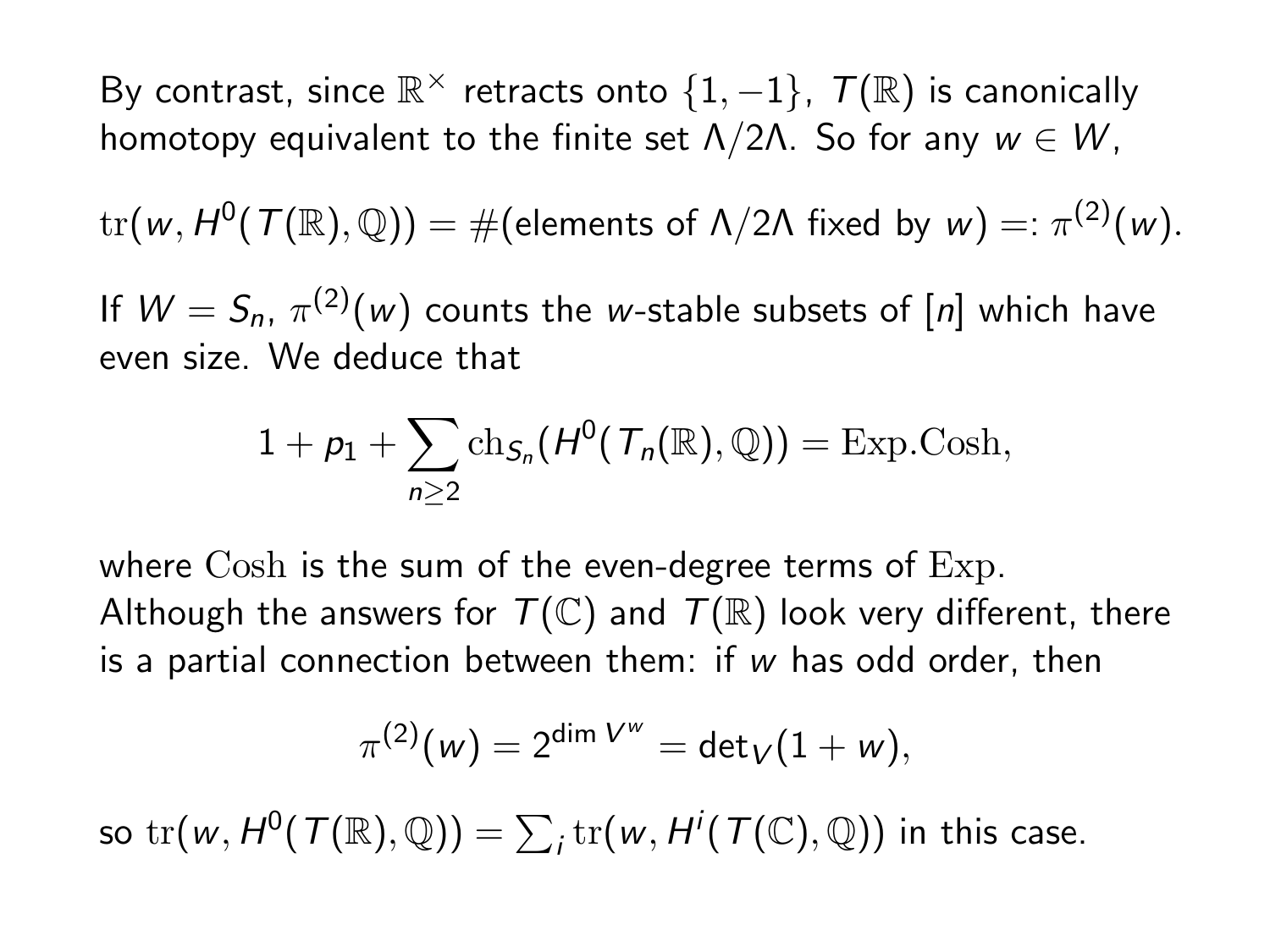## The complement of the reflecting hyperplanes

Let M be the affine variety defined by the hyperplane complement. There is a stark topological contrast between  $M(\mathbb{C})$  and  $M(\mathbb{R})$ :

- $\blacktriangleright M(\mathbb{C})$  is a  $K(\pi, 1)$  space for the pure Artin group of W.
- $\blacktriangleright$   $M(\mathbb{R})$  is a union of contractible cones called chambers. The group W permutes these chambers simply transitively. Hence  $H^0(M(\mathbb{R}),\mathbb{Q})$  is the regular representation of W, which has character  $\mathrm{tr}(w, H^0(M(\mathbb{R}),\mathbb{Q})) = |W|\delta_{1w}.$

If  $W = S_n$ , then

$$
M_n = \{ \sum a_k e_k \in V_n \, | \, a_i \neq a_j, \, \forall i \neq j \}
$$

<span id="page-6-0"></span>is the configuration space of ordered *n*-tuples in  $\mathbb{A}^1.$  Note that the image  $\mathcal{M}_n$  of  $M_n$  in  $\mathbb{P}(V_n)$  is the configuration space  $\mathcal{M}_{0,n+1}$  of ordered  $(n+1)$ -tuples in  $\mathbb{P}^1$  (since the last point can be set to  $\infty).$ So here the action of  $S_n$  actually extends to  $S_{n+1}$ .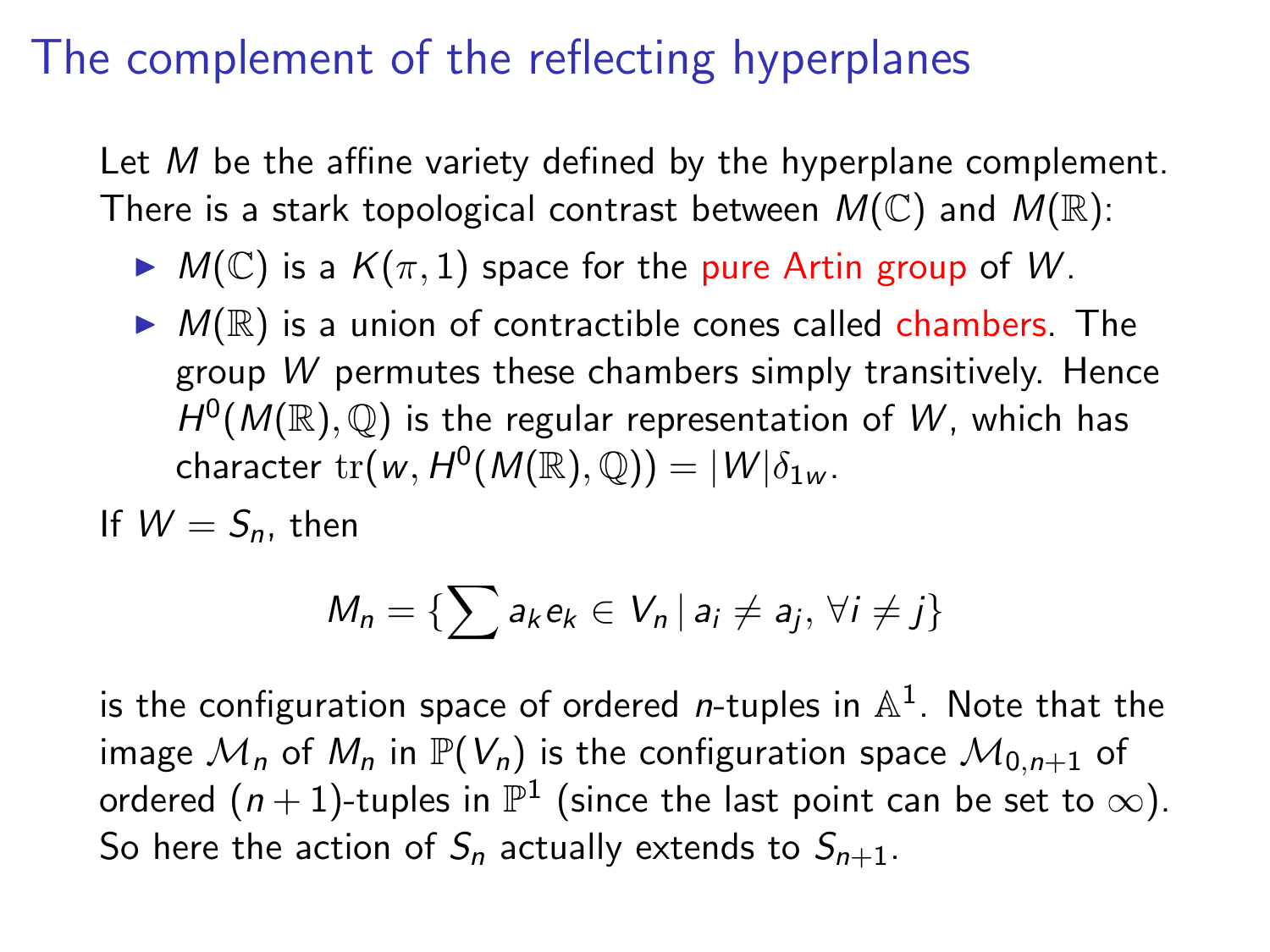There are two general ways to describe  $H^*(M(\mathbb{C}),\mathbb{Q})$ :

- $\triangleright$  as the Orlik–Solomon algebra of the hyperplane arrangement;
- $\triangleright$  as the Whitney homology of the lattice  $\Pi_W$  of reflection subgroups of  $W$  (= the lattice of hyperplane intersections).

If  $W = S_n$  there is an inductive approach. The whole vector space  $V_n(\mathbb{C})$  can be stratified according to which coordinates are equal:  $M_n(\mathbb{C})$  is one stratum, and every other stratum is homeomorphic to  $M_m(\mathbb{C})$  for some  $m < n$ . The alternating sum  $\sum (-1)^i H_c^i$  is additive on stratifications, and one can distinguish the  $H_c^{i}$ 's using Hodge weights (hyperplane complements are minimally pure).

### Theorem (Lehrer)

$$
1 + p_1 + \sum_{n \geq 2} \sum_i \text{ch}_{S_n}(H^i(M_n(\mathbb{C}), \mathbb{Q})) (-t)^i = \text{Exp}[t^{-1}L[tp_1]],
$$
  
where  $L = \sum_i \frac{\mu(d)}{d} \log(1 + p_d)$  is the solution of  $\text{Exp}[L] = 1 + p_1$ .

Lehrer found similar character formulas for types B and D.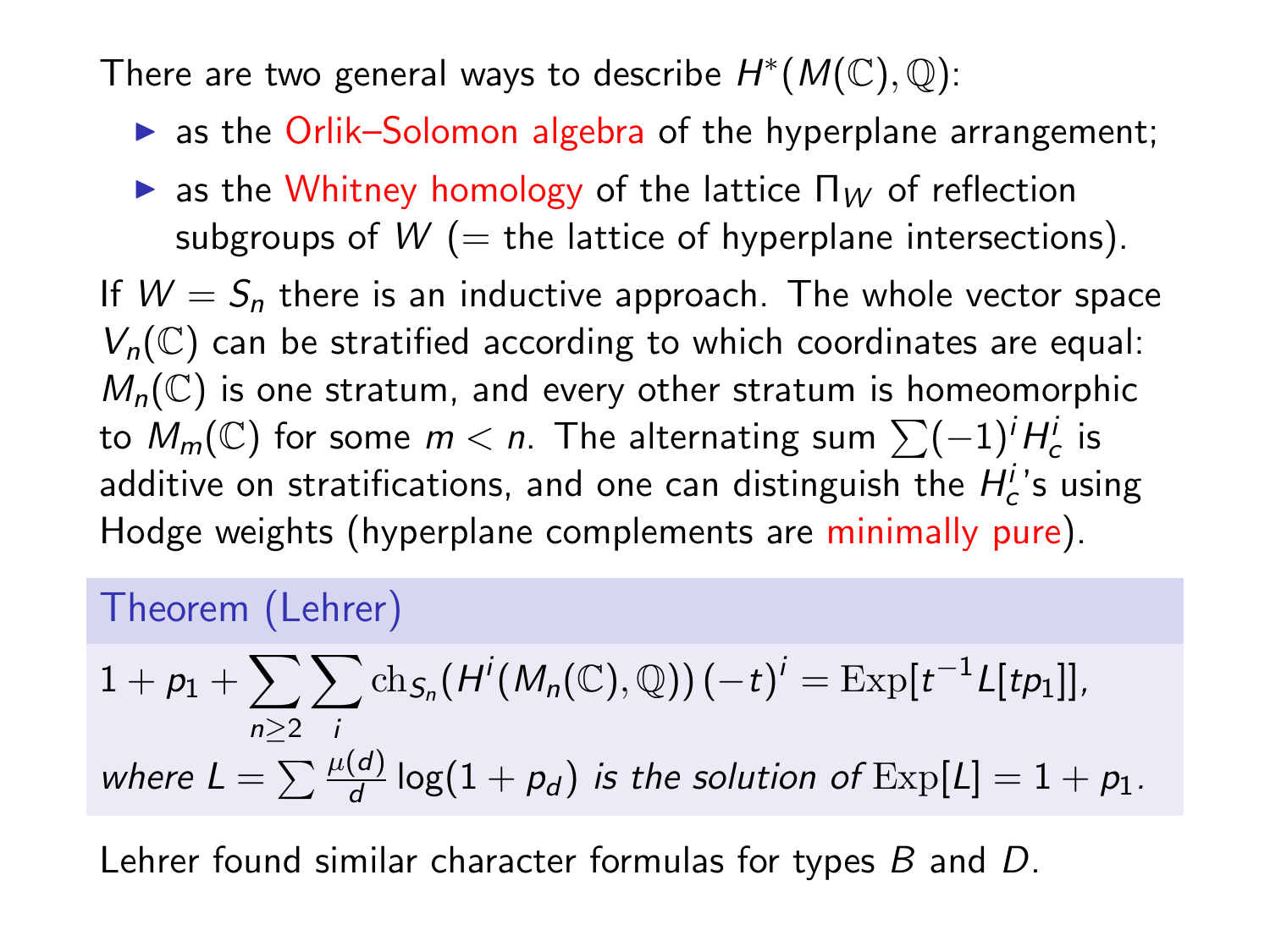### The De Concini–Procesi model of the arrangement

This projective variety  $\overline{M}$  is defined as the closure of the image of

$$
M \to \prod_{W' \in \Pi^{\text{irr},\text{rk}}_{W} \geq 2} \mathbb{P}(V/V^{W'}).
$$

If  $W = S_n$ ,  $\overline{\mathcal{M}}_n$  is the moduli space  $\overline{\mathcal{M}}_{0,n+1}$  of stable genus 0 curves with  $n+1$  marked points  $(\Pi_{S_n}^{\text{irr}, \text{rk}\geq 2} \leftrightarrow \{K\subseteq [n], |K|\geq 3\}).$ De Concini and Procesi gave a presentation of  $H^{*}(\overline{\mathcal{M}}(\mathbb{C}),\mathbb{Q})$ (generalizing the  $\overline{\mathcal M}_n$  case due to Keel), where the generators in  $H^2$  are the classes of the divisors labelled by  $W' \in \Pi_W^{\text{irr}, \text{rk} \geq 2}$ . It follows that  $H^{2i}(\overline{\mathcal M}(\mathbb C),\mathbb F_2) \cong H^i(\overline{\mathcal M}(\mathbb R),\mathbb F_2)$ , and one can conclude that if  $w \in W$  has odd order.

$$
\sum_i (-1)^i \operatorname{tr}(w, H^{2i}(\overline{\mathcal{M}}(\mathbb{C}), \mathbb{Q})) = \sum_i (-1)^i \operatorname{tr}(w, H^i(\overline{\mathcal{M}}(\mathbb{R}), \mathbb{Q})).
$$

But overall,  $H^{*}(\overline{\mathcal{M}}(\mathbb{C}),\mathbb{Q})$  and  $H^{*}(\overline{\mathcal{M}}(\mathbb{R}),\mathbb{Q})$  are very different.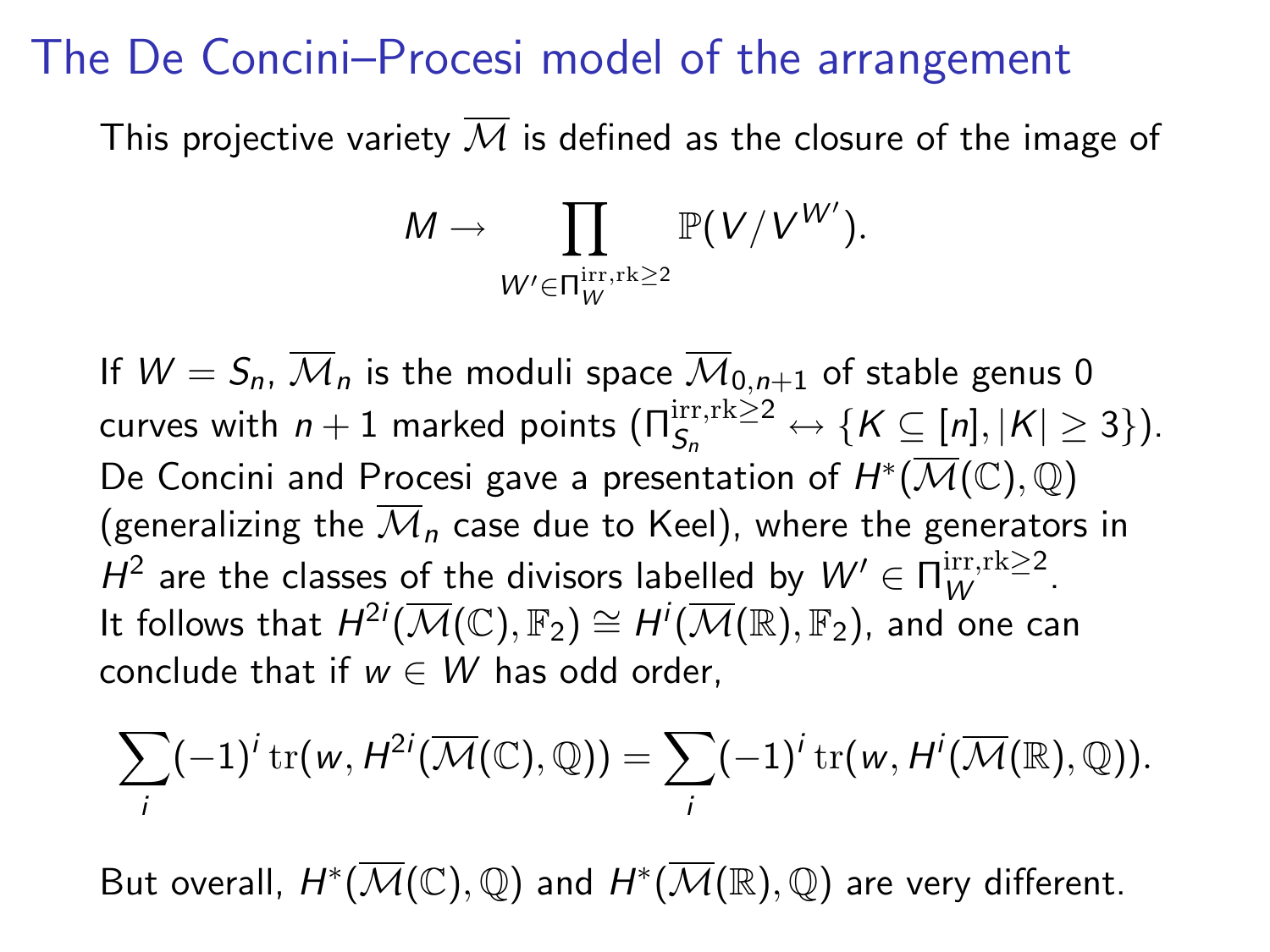$\overline{\mathcal M}$ , has a stratification where the strata are indexed by rooted trees with  $n$  leaves (these indicate the intersection pattern of the components of the curve); each stratum is isomorphic to a product  $\mathcal{M}_{n_1} \times \mathcal{M}_{n_2} \times \cdots \times \mathcal{M}_{n_k}$  where  $n_1 + n_2 + \cdots + n_k = n$ .

### Theorem (Ginzburg–Kapranov 1994)

The following elements of A are inverses for plethystic substitution:

$$
p_1 + \sum_{n\geq 2} \sum_i \text{ch}_{S_n}(H^{2i}(\overline{\mathcal{M}}_n(\mathbb{C}), \mathbb{Q})) t^i \text{ and}
$$
  

$$
p_1 - \sum_{n\geq 2} \sum_i \text{ch}_{S_n}(H^i(\mathcal{M}_n(\mathbb{C}), \mathbb{Q})) (-1)^i t^{n-2-i}
$$

.

Since Lehrer's result determines the latter, this can be viewed as a very complicated recursion for  $\mathrm{ch}_{\mathcal{S}_n}(H^*(\overline{\mathcal{M}}_n(\mathbb{C}),\mathbb{Q})).$  There are some results about other  $W$ : bases for  $H^{*}(\overline{\mathcal{M}}(\mathbb{C}), \mathbb{Q})$  in types B and D (Yuzvinsky), character formula in type B (myself).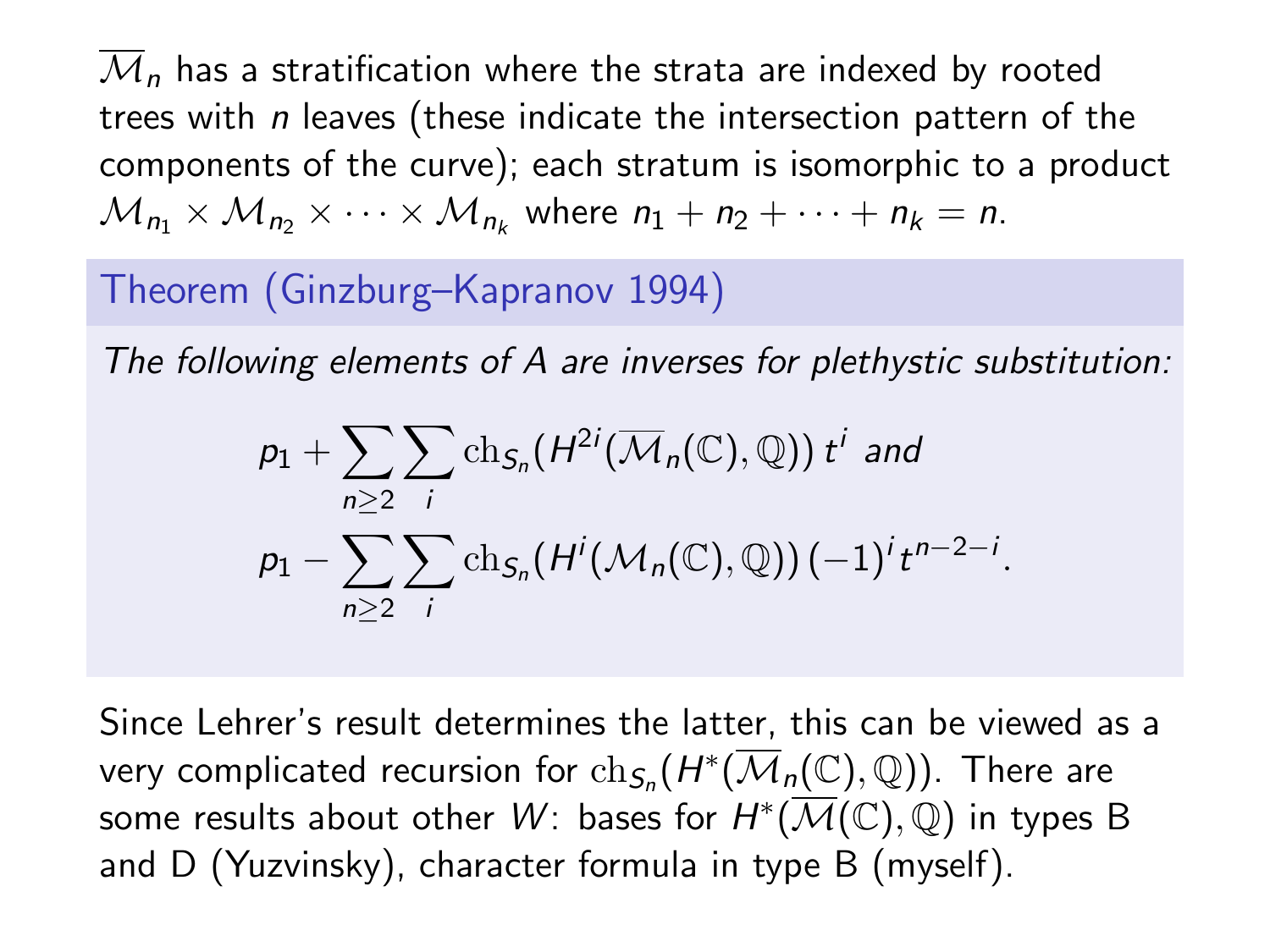Surprisingly,  $\overline{\mathcal{M}}_n(\mathbb{R})$  is analogous to  $M_n(\mathbb{C})$ .

- As shown by Davis–Januszkiewicz–Scott, it is a  $K(\pi, 1)$  space for the pure cactus group.
- ▶ Etingof–Henriques–Kamnitzer–Rains gave a presentation for  $H^*(\overline{\mathcal M}_n(\mathbb R),\mathbb Q)$  which is like the Orlik–Solomon algebra, but with generators labelled by  $K \subseteq [n]$ ,  $|K| = 3$ .

There is also an analogue of the Whitney homology description:

### Theorem (Rains 2006)

Let  $\Pi^{(2)}_W$  be the subposet of  $\Pi_W$  consisting of  $W'$  whose irreducible components all have even rank. There is a natural isomorphism

$$
H^*(\overline{\mathcal{M}}(\mathbb{R}),\mathbb{Q})\cong \bigoplus_{W'\in \Pi_W^{(2)}} \widetilde{H}^{\Pi_W^{(2)}}_w((\{1\},W'),\mathbb{Q})\otimes \text{or}(V/V^{W'}).
$$

Rains deduced a formula for  $\mathrm{ch}_{\mathcal{S}_n}(H^*(\overline{\mathcal{M}}_n(\mathbb{R}),\mathbb{Q}))$ , similar to Lehrer's for  $M_n(\mathbb{C})$ . He and I generalized this to types B and D.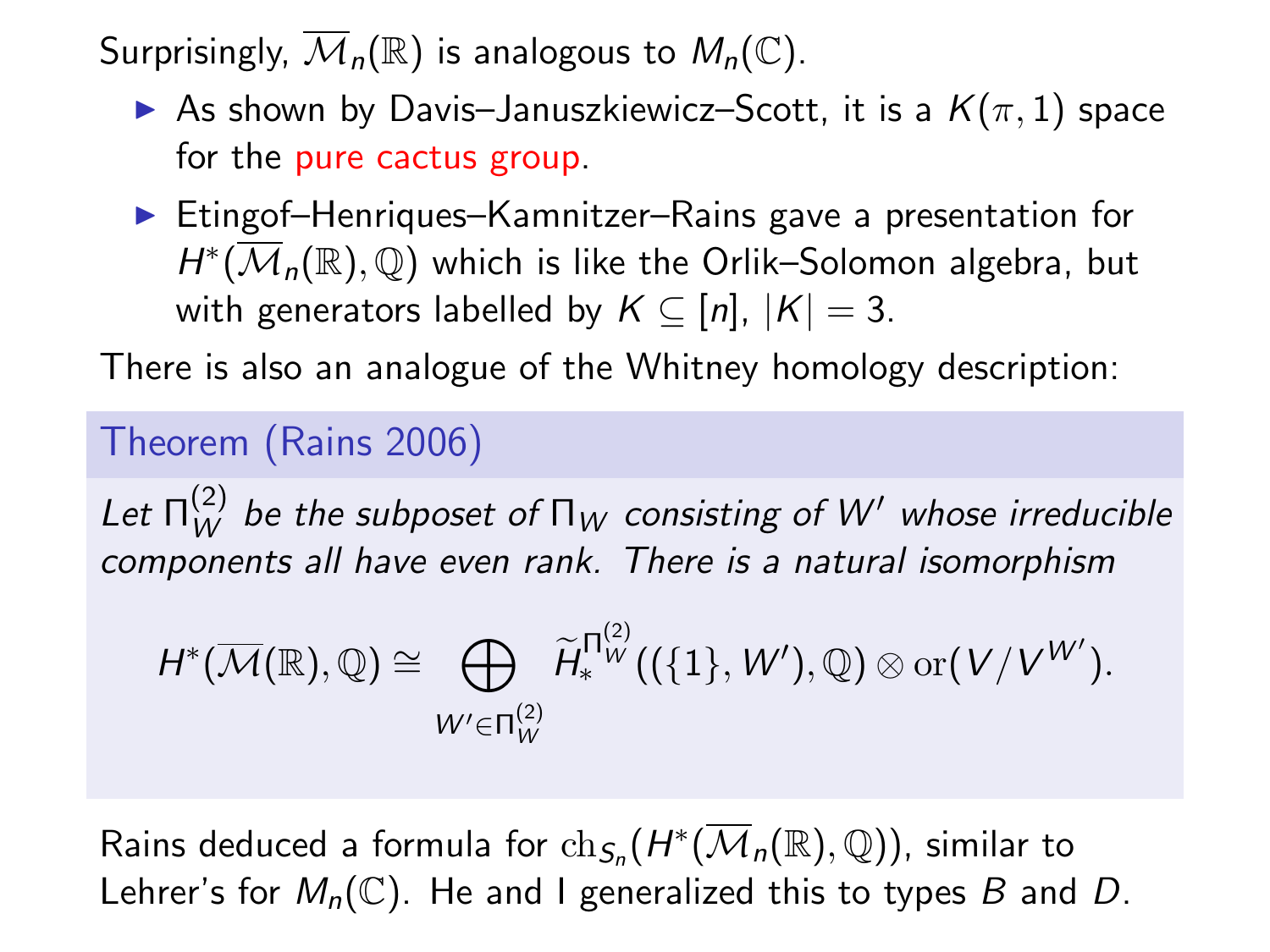### The toric variety of the arrangement

Associated to the lattice  $\Lambda \subset V$ , and the fan defined by the hyperplane arrangement, there is a toric variety  $\overline{T}$ , which is nonsingular and projective. (It has an alternative definition as a Hessenberg variety, a certain closed subvariety of the flag variety.) Choose a chamber, and let I denote the set of hyperplanes which bound it. Then the T-orbits on  $\overline{T}$  are labelled by the cones in the fan, which are in bijection with  $\coprod_{J\subseteq I}W/W_J.$ 

Using the Stanley–Reisner presentation of  $H^*_\mathcal{T}(\overline{\mathcal{T}}(\mathbb{C}),\mathbb{Q})$ , one gets:

#### Theorem (Procesi)

$$
\sum_i \operatorname{tr}(w, H^{2i}(\overline{T}(\mathbb{C}), \mathbb{Q})) t^i = \det_V(1 - t w) \sum_{J \subseteq I} 1^W_{W_J}(w) (\frac{t}{1-t})^{|I \setminus J|}.
$$

For the symmetric groups, Stanley deduced that

$$
1+p_1+\sum_{n\geq 2}\sum_i\mathrm{ch}_{S_n}(H^{2i}(\overline{\mathcal{T}_n}(\mathbb{C}),\mathbb{Q}))\ t^i=\frac{1-t}{\mathrm{Exp}[(t-1)p_1]-t}.
$$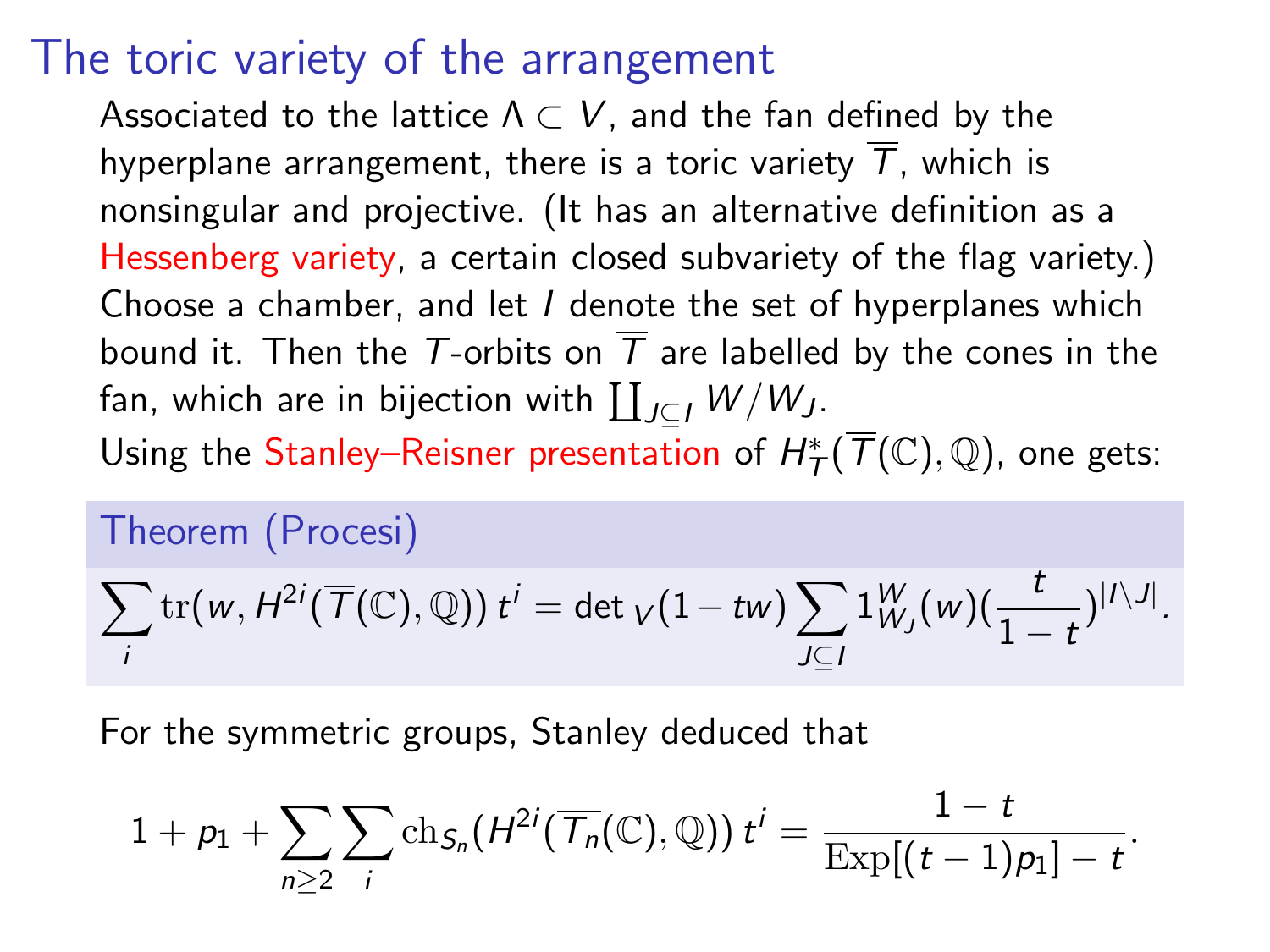When  $W = S_n$ ,  $\overline{T_n}$  can be described as a De Concini–Procesi model of the arrangement of coordinate hyperplanes; namely, it is the closure of the image of

$$
T_n \to \prod_{K \subseteq [n], |K| \geq 2} \mathbb{P}(\mathbb{A}^K).
$$

Identifying this arrangement with the hyperplanes  $H_{i,n+1}$  in  $V_{n+1}$ gives a birational map  $\overline{\mathcal M}_{n+1}\to\overline{\mathcal T_n}.$  Hence  $H^*(\overline{\mathcal T_n}(\mathbb C),\mathbb Q)$  maps (injectively?) to the subring of  $H^{*}(\overline{\mathcal{M}}_{n+1}(\mathbb{C}),\mathbb{Q})$  generated by the divisors labelled by the subsets  $K \cup \{n+1\} \subseteq [n+1]$ . Rains' theorem applies to general building sets; here, the relevant poset is that of even-size subsets of  $[n]$ . One deduces:

$$
1+p_1+\sum_{n\geq 2}\sum_i \text{ch}_{S_n}(H^i(\overline{\mathcal{T}_n}(\mathbb{R}),\mathbb{Q}))(-t)^i=\text{Exp.}(\text{Cosh}^{\varepsilon}[t^{1/2}p_1])^{-1},
$$

<span id="page-12-0"></span>where  $\varepsilon$  indicates multiplying by the sign character. In particular,  $\mathsf{dim}\, \mathsf{H}^i(\overline{\mathcal{T}_n}(\mathbb{R}),\mathbb{Q}) = \binom{n}{2}$  $\binom{n}{2i}A_{2i}$ , where  $A_{2i}$  is the Euler secant number. Problem: find a presentation for  $H^*(\overline{\mathcal{T}_n}(\mathbb{R}),\mathbb{Q})$ .